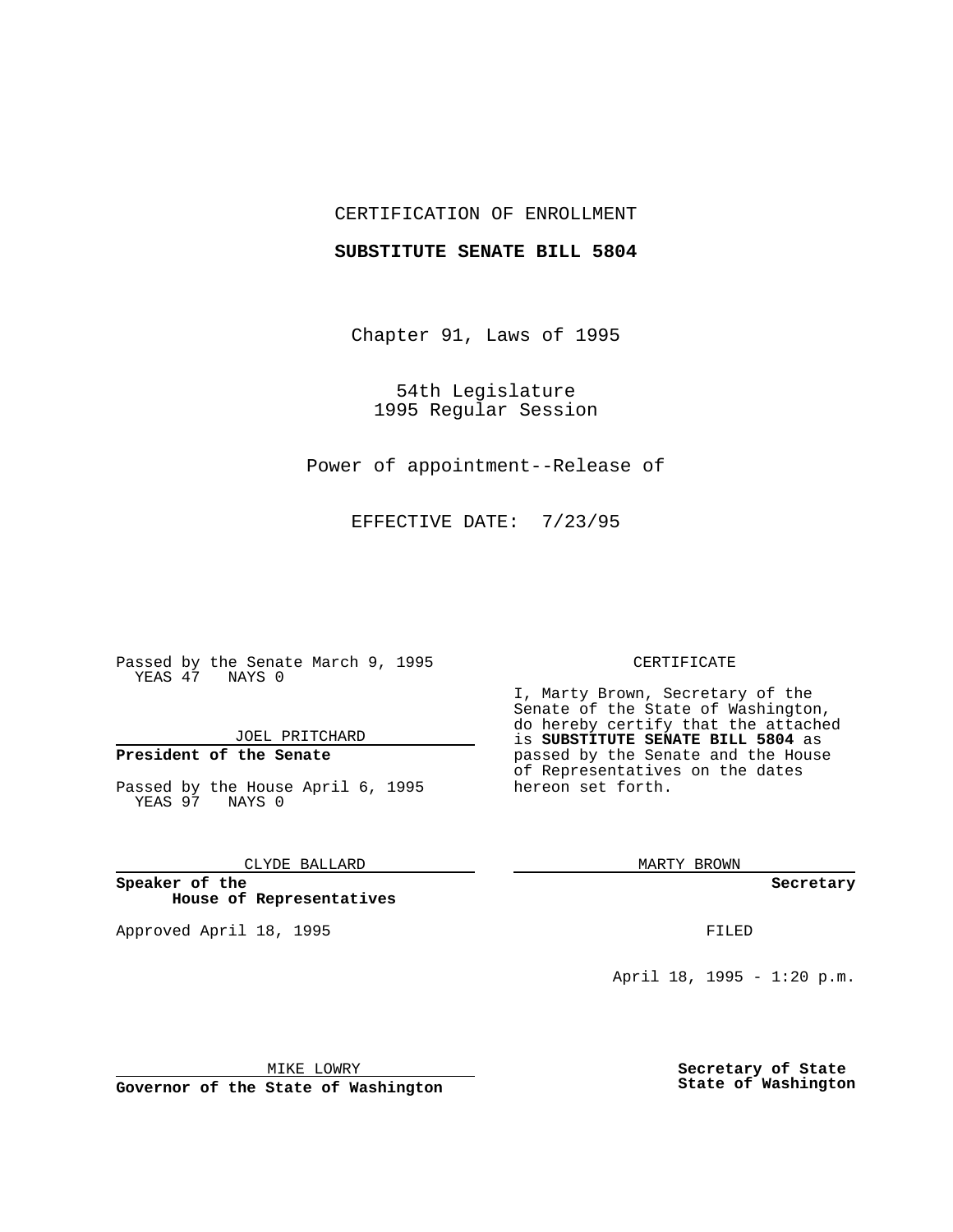## **SUBSTITUTE SENATE BILL 5804** \_\_\_\_\_\_\_\_\_\_\_\_\_\_\_\_\_\_\_\_\_\_\_\_\_\_\_\_\_\_\_\_\_\_\_\_\_\_\_\_\_\_\_\_\_\_\_

\_\_\_\_\_\_\_\_\_\_\_\_\_\_\_\_\_\_\_\_\_\_\_\_\_\_\_\_\_\_\_\_\_\_\_\_\_\_\_\_\_\_\_\_\_\_\_

Passed Legislature - 1995 Regular Session

## **State of Washington 54th Legislature 1995 Regular Session**

**By** Senate Committee on Law & Justice (originally sponsored by Senators Johnson and Long; by request of Secretary of State)

Read first time 02/28/95.

1 AN ACT Relating to release of power of appointment; amending RCW 2 11.95.030; and repealing RCW 11.95.050.

3 BE IT ENACTED BY THE LEGISLATURE OF THE STATE OF WASHINGTON:

4 **Sec. 1.** RCW 11.95.030 and 1985 c 30 s 33 are each amended to read 5 as follows:

 (1) In order to be effective as a release of a power, the instrument of release must be delivered to any trustee or co-trustee of the property, and the person holding the property, to which the power 9 relates. ((Delivery of))

10 (2) In addition to the delivery required under subsection (1) of 11 this section, a copy of the instrument of release may be ((made to the 12 secretary of state)) published in a legal newspaper of general 13 circulation in the county in which all or the greatest portion of the 14 property is located at least once within thirty days of the delivery 15 required under subsection (1) of this section, which shall from the 16 time of ((delivery)) publication constitute notice of the release to 17 all other persons.